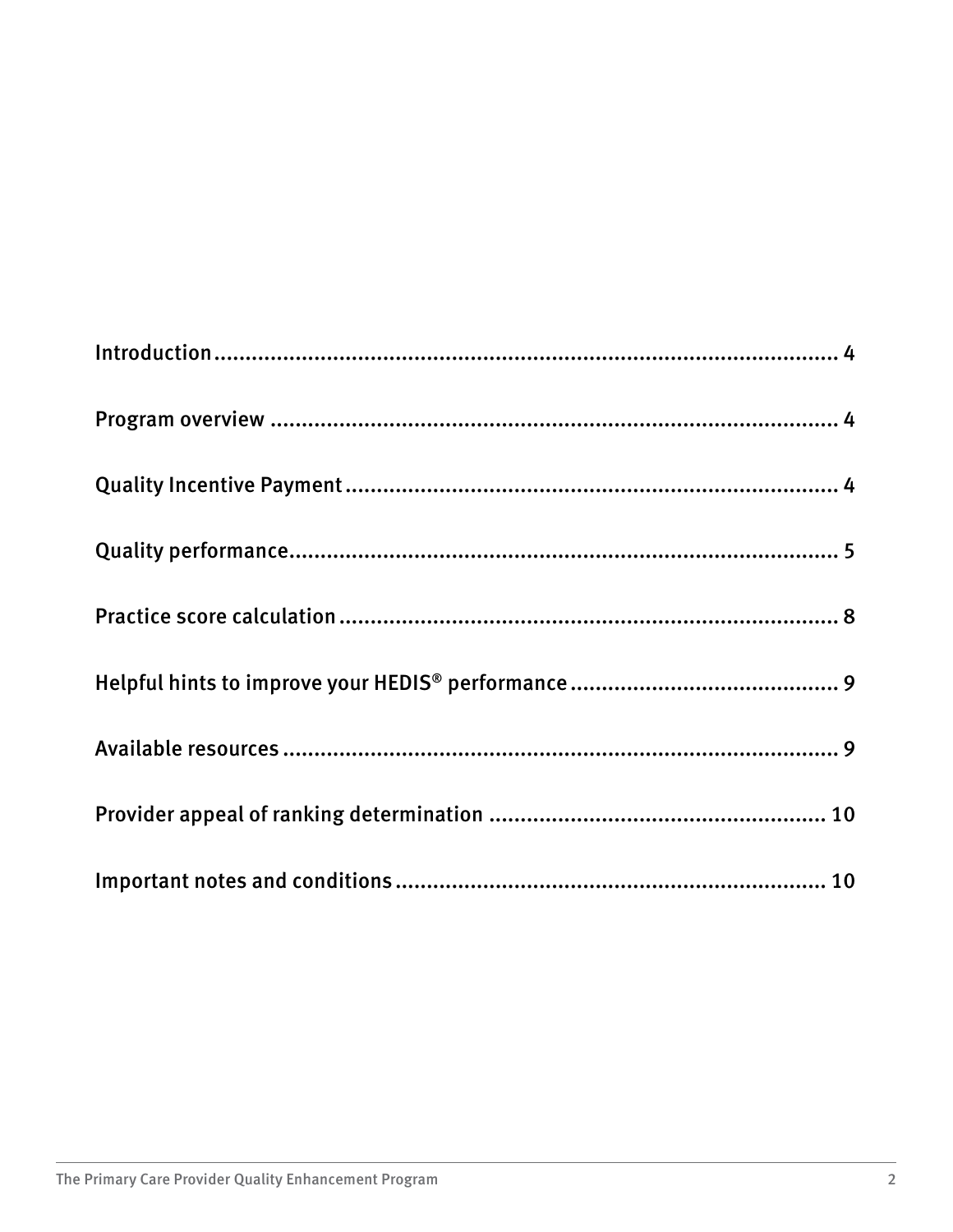Dear Primary Care Provider:

AmeriHealth Caritas North Carolina's Quality Enhancement Program (QEP) provides incentives for high-quality and cost-effective care, member service and convenience and health data submission.

AmeriHealth Caritas North Carolina is excited about our enhanced incentive program and will work with your primary care practice so you can maximize your revenue while providing quality and cost-effective care to our members.

Thank you for your continued participation in our network and your commitment to our members. If you have any questions, please contact your dedicated Account Executive.

Sincerely,

Georg RCluff, MD

George R. Cheely Jr., M.D., M.B.A. Market Chief Medical Officer

Carole Snyder

Carole Snyder Director, Provider Network Management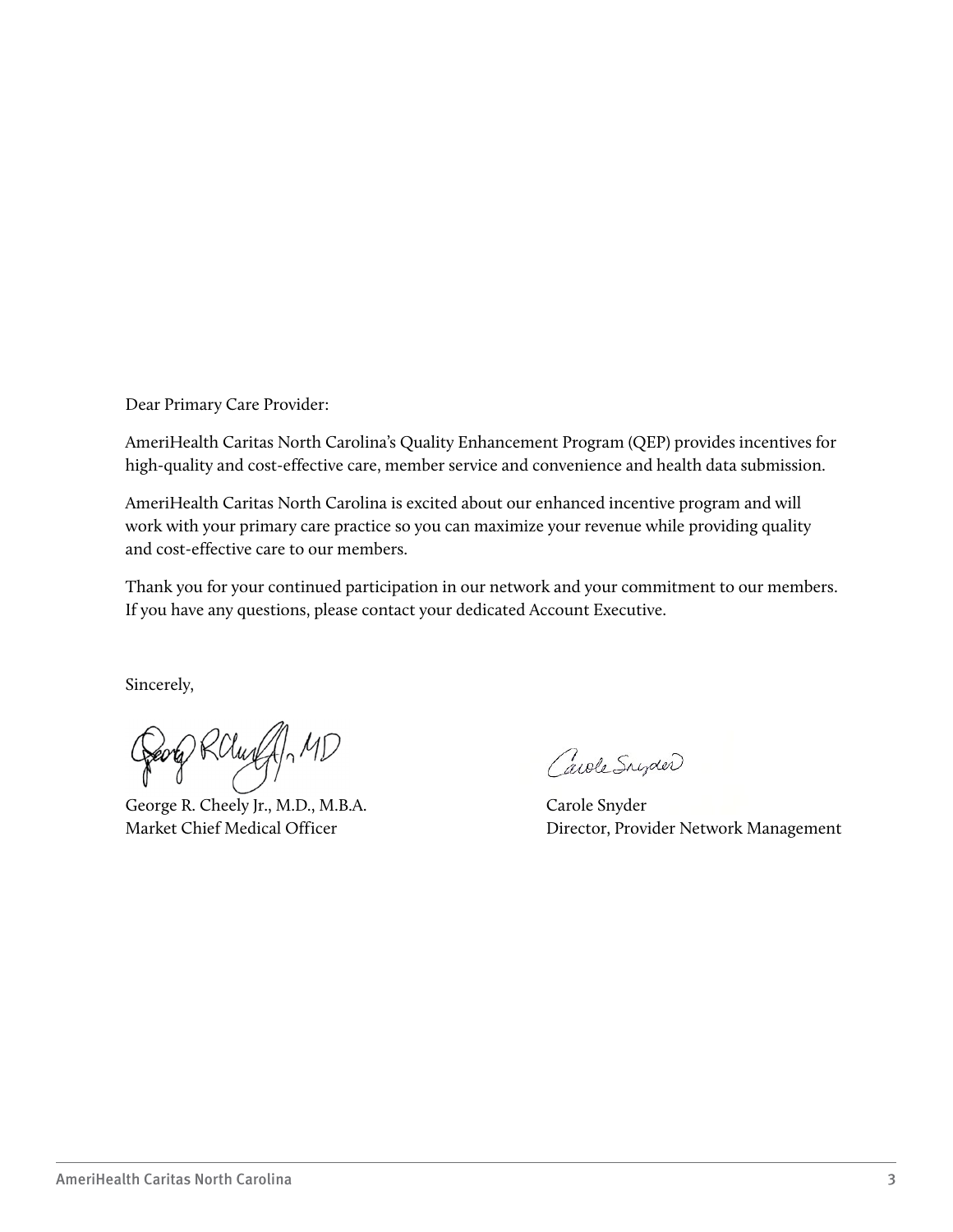#### <span id="page-3-0"></span>**Introduction**

The Quality Enhancement Program (QEP) is a reimbursement system developed by AmeriHealth Caritas North Carolina for participating primary care providers (PCPs).

The QEP is a value-based program that provides incentives for high-quality and cost-effective care, member service and convenience and submission of accurate and complete health data. Quality performance is the most important determinant of additional compensation. As additional meaningful measures are developed and improved, the quality indicators contained in the QEP will be refined. AmeriHealth Caritas North Carolina reserves the right to make changes to this program at any time and shall provide written notification of any changes. This document includes measure specifications for HEDIS Measurement Year 2022.

#### **Program overview**

The QEP provides financial incentives beyond a PCP practice's base compensation. Incentive payments are not based on individual provider performance, but on the performance of your practice, unless you are a solo practitioner.

Certain QEP components can only be measured effectively for PCP offices whose panels averaged 50 or more members. The average of 50 is based on a defined average enrollment period (quarterly) for the particular measurement year. For offices with panel sizes of fewer than 50 members for the measurement period, there is insufficient data to generate appropriate and consistent measures of performance. These practices are not eligible for participation in the QEP.

#### **Quality Incentive Payment**

A quality incentive payment may be paid in addition to a practice's base compensation. The payment amount is calculated based on how well a PCP office scores on the following component compared to their peers:

• Quality performance (quarterly)

As additional meaningful measures are developed and improved, the program's quality indicators will be refined. AmeriHealth Caritas North Carolina reserves the right to make changes to this program at any time and will provide written notification of any changes.



Certain QEP components can only be measured effectively for PCP offices whose panels averaged 50 or more members.



A quality incentive payment may be paid in addition to a practice's base compensation.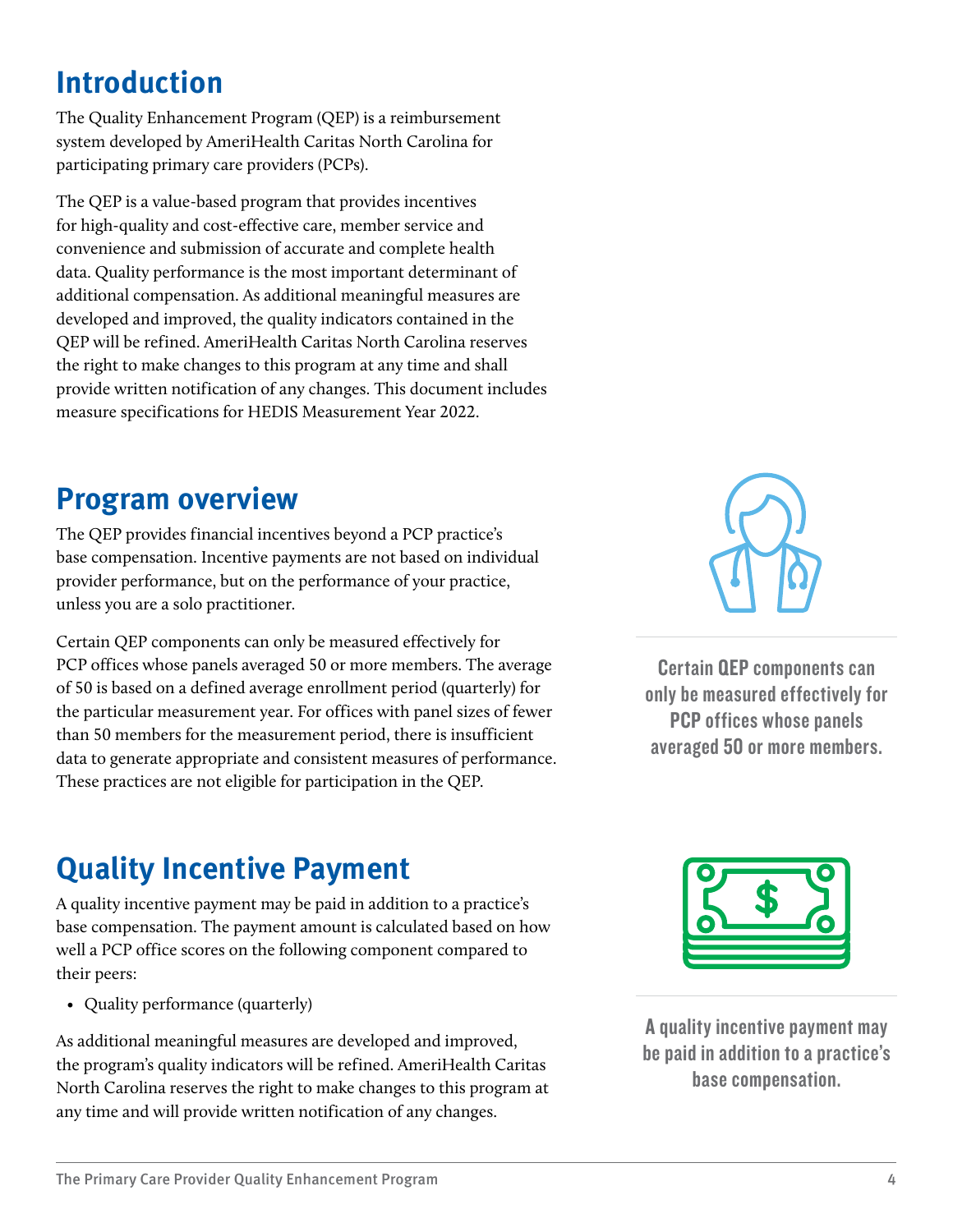### <span id="page-4-0"></span>**Quality performance**

This component of the QEP is based on quality performance measures consistent with Healthcare Effectiveness Data and Information Set (HEDIS®) technical specifications and predicated on the AmeriHealth Caritas North Carolina Preventive Health Guidelines and other established clinical guidelines.

These measures are assessed based on services rendered during the reporting period and require accurate and complete encounter reporting. Please note that each measure requires participating PCP groups to have a minimum of five members who meet HEDIS eligibility. Requirements below are detailed next to the HEDIS measure to be considered as part of the component for the quality incentive payment.

| <b>Quality performance measures</b>                                 |                                                                                                                                                                                                                                                                                                                                                                                                                                                                                                                                                                                                                                                                                                                                                 |  |  |  |
|---------------------------------------------------------------------|-------------------------------------------------------------------------------------------------------------------------------------------------------------------------------------------------------------------------------------------------------------------------------------------------------------------------------------------------------------------------------------------------------------------------------------------------------------------------------------------------------------------------------------------------------------------------------------------------------------------------------------------------------------------------------------------------------------------------------------------------|--|--|--|
| <b>Child and Adolescent</b><br><b>Well-Care Visits (WCV)</b>        | <b>Measure description:</b> The percentage of members who had at least one comprehensive<br>well-care visit with a PCP or an OB/GYN practitioner during the measurement year.<br>Eligible members: $3 - 21$ years as of December 31 of the measurement year.<br>Report three age stratifications and total rate:<br>• $3 - 11$ years.<br>• $12 - 17$ years.<br>• $18 - 21$ years.                                                                                                                                                                                                                                                                                                                                                               |  |  |  |
|                                                                     | Total = the sum of all the qualifying age stratifications<br>Continuous enrollment: The measurement year<br>Allowable gap: No more than one gap in enrollment of up to 45 days during the<br>continuous enrollment period. To determine continuous enrollment for a Medicaid<br>member for whom enrollment is verified monthly, the member may not have more than<br>a one-month gap in coverage (e.g., a member whose coverage lapses for two months<br>[60 days] is not considered continuously enrolled).                                                                                                                                                                                                                                    |  |  |  |
| <b>Well-Child Visits</b><br>in the First 30 Months<br>of Life (W30) | Measure description/rate calculation: The percentage of members who had well-child<br>visits with a PCP during the last 15 months:<br>• Well-child visits in the first 15 months: six or more well visits.<br>• Well-child visits for ages 15 - 30 months: two or more well visits.<br>Eligible members: Children who turn 30 months old during the measurement year. Calculate<br>the 30-month birthday as the second birthday plus 180 days.<br><b>Continuous enrollment:</b> 15 months plus $1 \, \text{day} - 30$ months of age. Calculate the 15-month<br>birthday plus 1 day as the first birthday plus 91 days.<br><b>Allowable gap:</b> No more than one gap in enrollment of up to 45 days during the<br>continuous enrollment period. |  |  |  |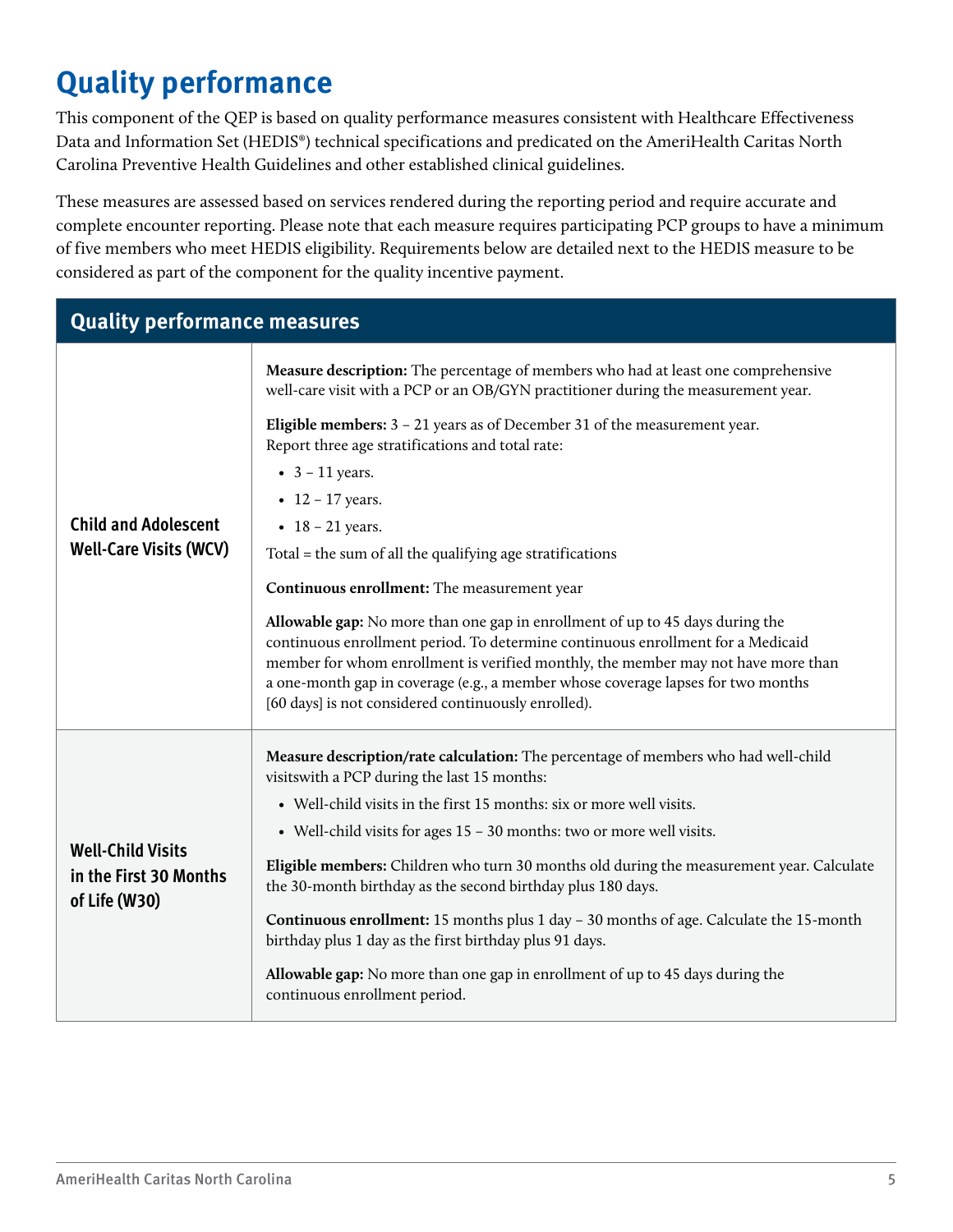# **Quality performance**

| <b>Quality performance measures</b>            |                                                                                                                                                                                                                                                                                                                                                                                                                                                                                                                                                                                                                                                                                                                                                                                                                                                   |  |  |  |
|------------------------------------------------|---------------------------------------------------------------------------------------------------------------------------------------------------------------------------------------------------------------------------------------------------------------------------------------------------------------------------------------------------------------------------------------------------------------------------------------------------------------------------------------------------------------------------------------------------------------------------------------------------------------------------------------------------------------------------------------------------------------------------------------------------------------------------------------------------------------------------------------------------|--|--|--|
| <b>Cervical Cancer</b><br><b>Screening</b>     | Measure description: The percentage of women ages 21 - 64 who were screened for<br>cervical cancer using any of the following criteria:<br>• Women ages 21 - 64 who had cervical cytology performed every three years.<br>• Women ages 21 - 64 who had cervical cytology/human papillomavirus<br>co-testing performed every five years.<br>• Women 21 - 64 years of age who had cervical high-risk human papillomavirus (hrHPV)<br>testing performed within the last five years.<br>Eligible members: Women ages $21 - 64$ during the applicable measurement year.<br>Continuous enrollment: The measurement year.<br>Allowable gap: No more than one gap in enrollment of up to 45 days during the<br>measurement year.                                                                                                                          |  |  |  |
|                                                | <b>Measurement description:</b> For members 18 years of age and older, the number of acute                                                                                                                                                                                                                                                                                                                                                                                                                                                                                                                                                                                                                                                                                                                                                        |  |  |  |
| <b>Plan All-Cause</b><br>Readmission           | inpatient and observation stays during the measurement year that were followed by an<br>unplanned acute readmission for any diagnosis within 30 days and the predicted probability of<br>an acute readmission.<br><b>Eligible members:</b> Members ages $18 - 64$ as of the Index Discharge Date.<br><b>Continuous enrollment:</b> 365 days prior to the Index Discharge Date through 30 days<br>after the Index Discharge Date.<br>Allowable gap: No more than one gap in enrollment of up to 45 days during the 365 days<br>prior to the Index Discharge Date and no gap during the 30 days following the Index<br>Discharge Date.                                                                                                                                                                                                              |  |  |  |
| Childhood<br>immunization status<br>(Combo 10) | <b>Measure description:</b> The percentage of children 2 years of age who had four diphtheria,<br>tetanus and acellular pertussis (DTaP); three polio (IPV); one measles, mumps and rubella<br>(MMR); three haemophilus influenzae type B (HiB); three hepatitis B (HepB), one chicken pox<br>(VZV); four pneumococcal conjugate (PCV); one hepatitis A (HepA); two or three rotavirus<br>(RV); and two influenza (flu) vaccines by their second birthday. The measure calculates a rate<br>for each vaccine and nine separate combination rates.<br>Eligible members: Children who turn 2 years of age during the measurement year.<br>Continuous enrollment: 12 months prior to the child's second birthday<br>Allowable gap: No more than one gap in enrollment of up to 45 days during the<br>12 months prior to the child's second birthday. |  |  |  |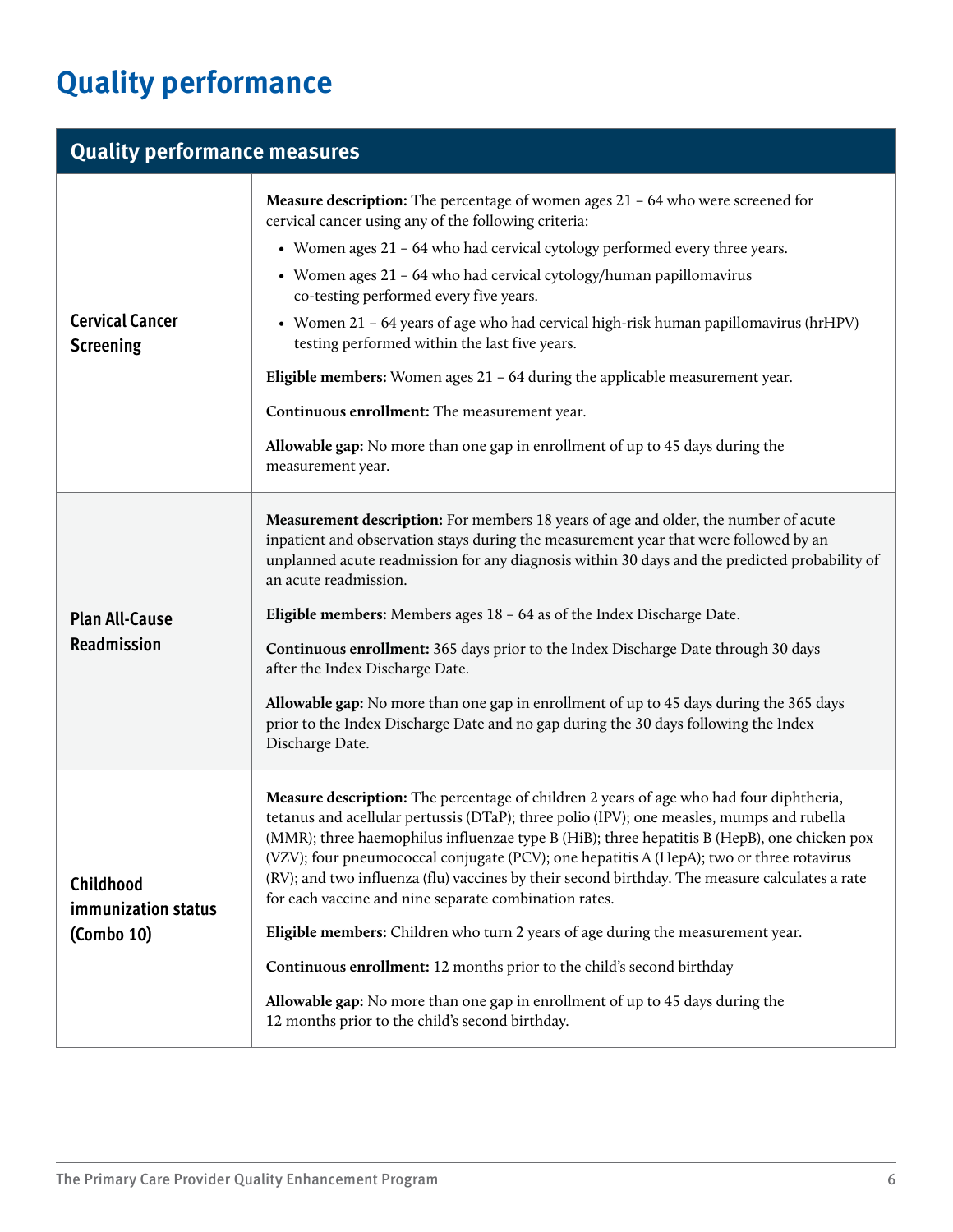# **Quality performance**

| <b>Quality performance measures</b>                     |                                                                                                                                                                                                                                                                                                                                                                                                                                                                                                                                                           |  |  |  |
|---------------------------------------------------------|-----------------------------------------------------------------------------------------------------------------------------------------------------------------------------------------------------------------------------------------------------------------------------------------------------------------------------------------------------------------------------------------------------------------------------------------------------------------------------------------------------------------------------------------------------------|--|--|--|
| <b>Immunization for</b><br><b>Adolescents (Combo 2)</b> | <b>Measure description:</b> The percentage of adolescents age 13 years, who had one dose<br>of meningococcal conjugate vaccine; one tetanus, diphtheria toxoids, and acellular<br>pertussis (Tdap) vaccine; and completed the human papillomavirus (HPV) vaccine series<br>by their 13th birthdays.<br>Eligible members: Members age 13 during the measurement year who have not had a<br>previous anaphylactic reaction to the vaccine.<br>Continuous enrollment: 12 months prior to the 13th birthday.                                                  |  |  |  |
|                                                         | Allowable gap: No more than one gap in enrollment of up to 45 days during the<br>12 months prior to the 13th birthday.                                                                                                                                                                                                                                                                                                                                                                                                                                    |  |  |  |
| <b>Chlamydia Screening</b><br>in Women                  | <b>Measurement description:</b> The percentage of women $16 - 24$ years of age who were identified<br>as sexually active and who had at least one test for chlamydia during the measurement year.<br>Eligible members: Women $16 - 24$ years as of December 31 of the measurement year.<br>Report two age stratifications and a total rate:<br>• $16 - 20$ years.<br>• $21 - 24$ years.<br>• Total.<br>Continuous enrollment: The measurement year.<br>Allowable gap: No more than one gap in enrollment of up to 45 days during the<br>measurement year. |  |  |  |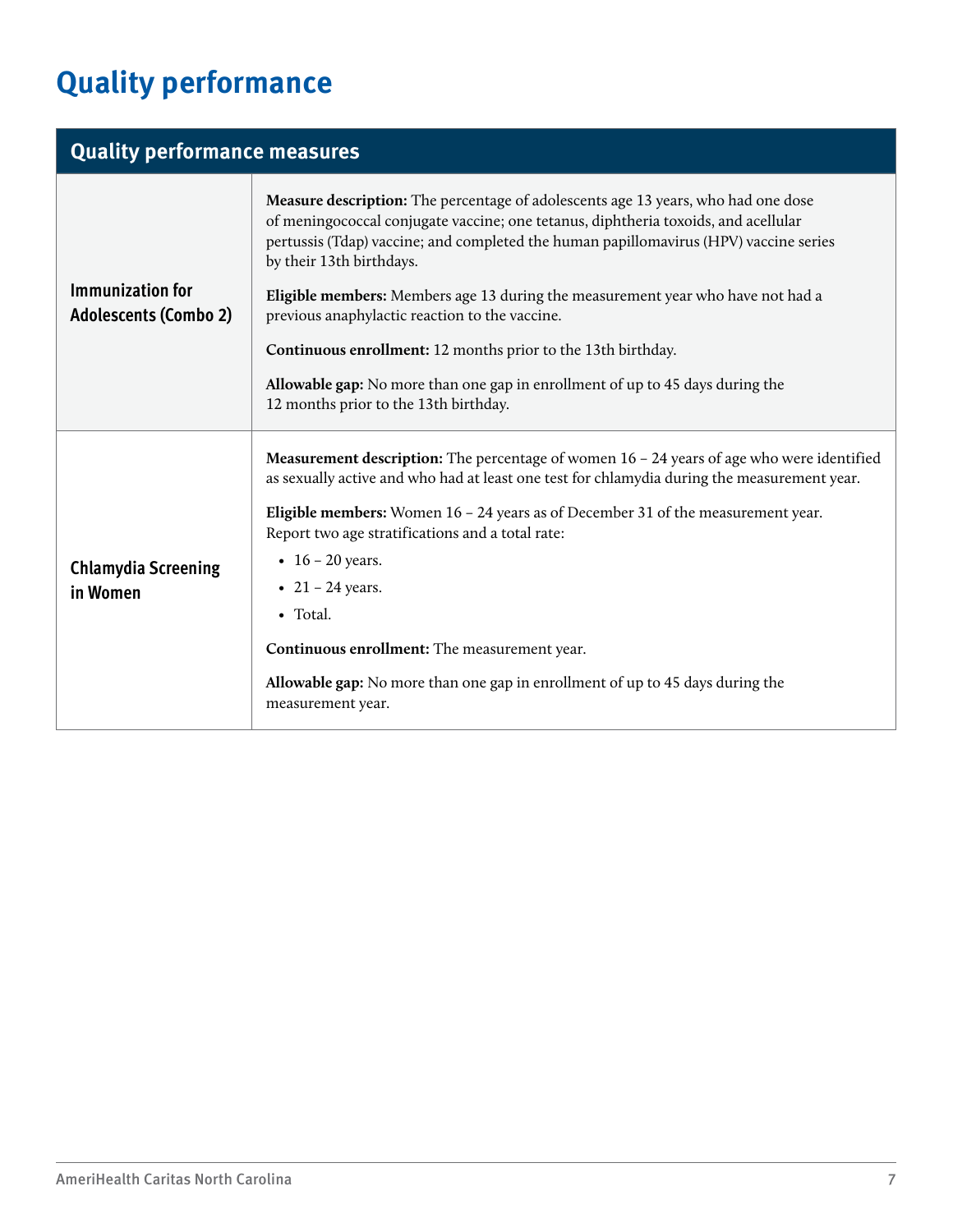#### <span id="page-7-0"></span>**Practice score calculation**

Results will be calculated for each of the previously mentioned Quality Performance measures for each practice and then aggregated for a total score. Overall practice scores are calculated as the ratio of members who received the above services as evidenced by claim and/or encounter information (numerator) to those members in the practice's panel who were eligible to receive these services (denominator). This score will then be compared to the score for all qualifying practices to determine the practice percentile ranking for each measure. The overall score will then be the average percentile ranking across all included measures. This incentive is paid quarterly based on the practice's overall ranking and the number of members on the practice's panel during the cycle's enrollment within the payment cycle. (See Schedule below.) There is no adjustment for the age or sex of the member.

| <b>Payment cycle</b> | <b>Enrollment</b> | <b>Claims paid</b><br>through | <b>Payment date</b> |
|----------------------|-------------------|-------------------------------|---------------------|
| 1                    | Q <sub>1</sub>    | June 30, 2022                 | September 2022      |
| $\overline{2}$       | Q2                | September 30, 2022            | December 2022       |
| 3                    | Q <sub>3</sub>    | December 31, 2022             | <b>March 2023</b>   |
| $\overline{4}$       | Q4                | March 31, 2023                | June 2023           |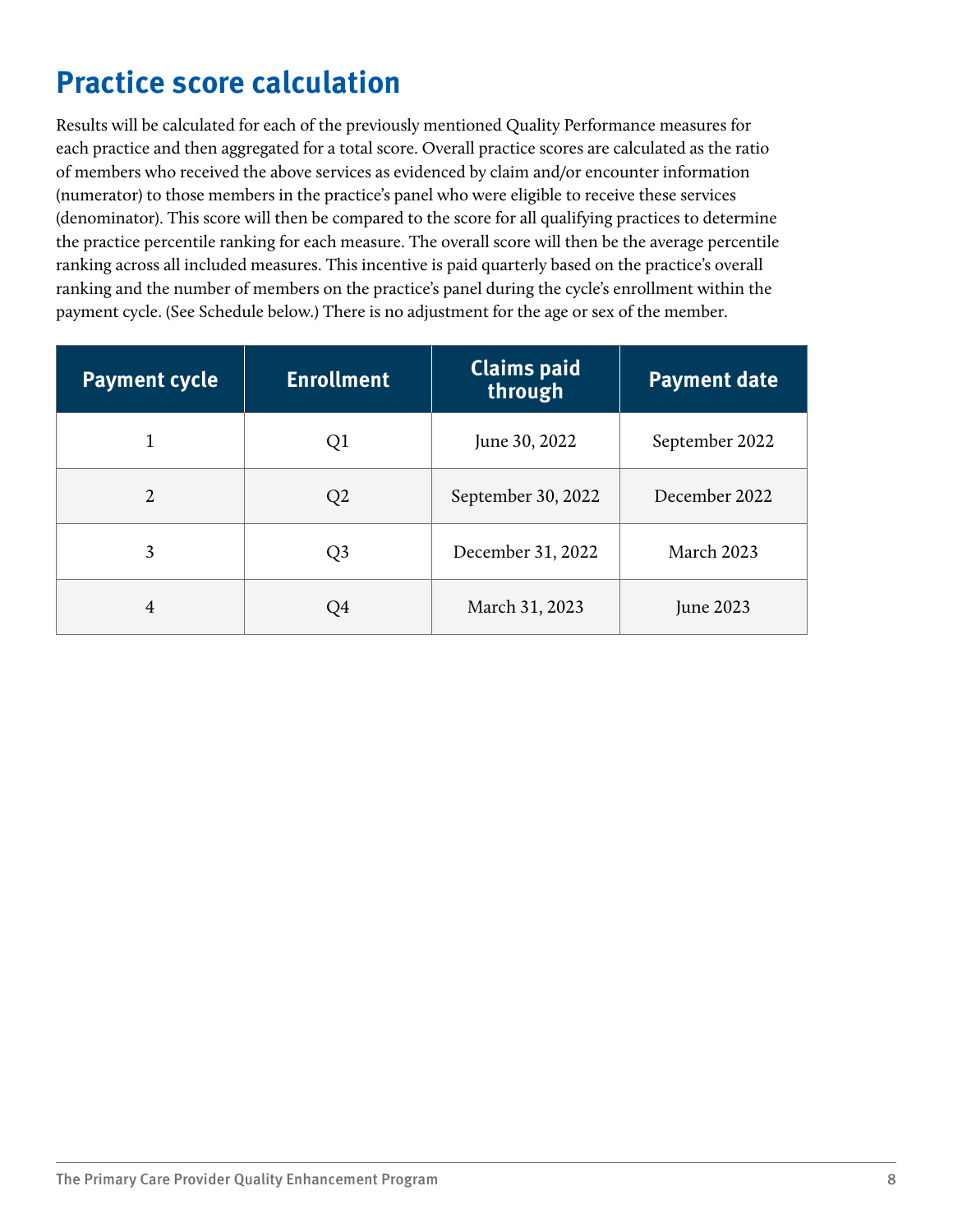### <span id="page-8-0"></span>**Helpful hints to improve your HEDIS performance:**

- Use your member roster to identify and contact patients who are due for an examination or are newly assigned to your practice.
- Take advantage of this QEP guide, applicable coding information, and online resources to assist your practice with understanding each HEDIS measure in order to maximize compliance with HEDIS requirements.
- Use your Gaps in Care member list to reach out to patients in need of services or procedures.
- Schedule the member's next well visit at the end of the current appointment.
- Assign a staff member with HEDIS knowledge or experience to complete ongoing internal reviews and serve as the point person for AmeriHealth Caritas North Carolina's Provider Network Management staff.
- Institute HEDIS alerts and flags in your electronic health records (EHRs) to notify office personnel of patients in need of HEDIS services.
- Please note that each HEDIS measure requires participating PCP groups to have a minimum of five members who meet the HEDIS eligibility requirements detailed next to the HEDIS measure.



Please note that each HEDIS measure requires participating PCP groups to have a minimum of five members who meet the HEDIS eligibility requirements detailed next to the HEDIS measure.

#### **Available resources**

- Your Provider Network Management Account Executive can familiarize you with the QEP and provide additional training to you and your staff.
- NaviNet<sup>®</sup>  $-$  Participating PCPs can access this secure provider portal and resolve HEDIS Care Gaps for AmeriHealth Caritas North Carolina members.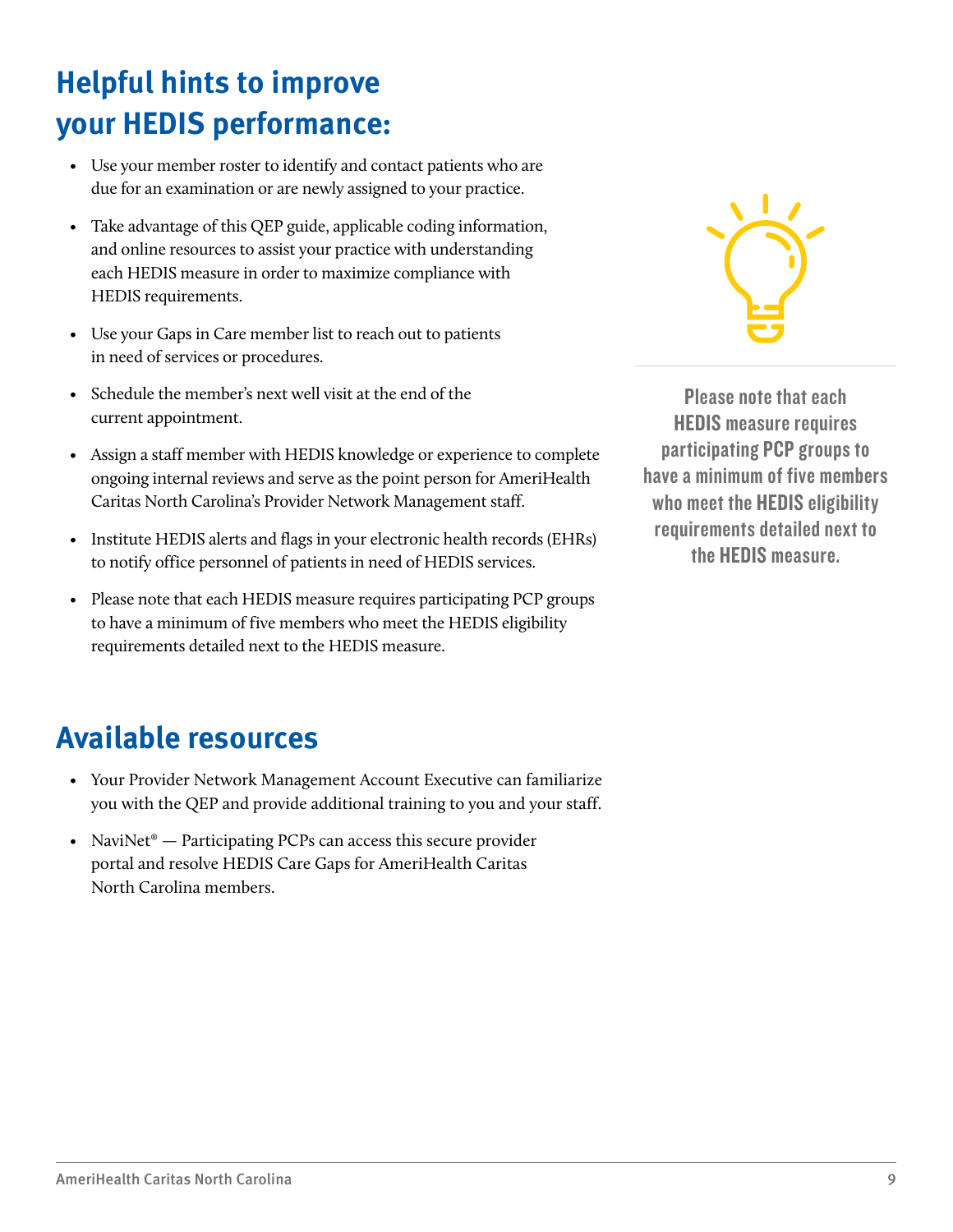# <span id="page-9-0"></span>**Provider appeal of ranking determination**

If a provider wishes to appeal their percentile ranking on any or all incentive components, this appeal must be in writing.

- The written appeal must be addressed to the AmeriHealth Caritas North Carolina Chief Medical Officer and specify the basis for the appeal.
- The appeal must be submitted within 60 days of receiving the overall ranking from AmeriHealth Caritas North Carolina.
- The appeal will be forwarded to the AmeriHealth Caritas North Carolina QEP Review Committee for review and determination.
- If the QEP Review Committee determines that a ranking correction is warranted, an adjustment will appear on the next payment cycle following committee approval.



If a provider wishes to appeal their percentile ranking on any or all incentive components, this appeal must be in writing.

#### **Important notes and conditions**

- Annually, the sum of the incentive payments for the program will not exceed 33% of the total compensation for medical and administrative services. Only capitation and fee-for-service payments are considered part of total compensation for medical and administrative services.
- Quality performance measures are subject to change at any time upon written notification. AmeriHealth Caritas North Carolina will continuously improve and enhance its quality management and quality assessment systems. As a result, new quality variables will be added periodically, and criteria for existing quality variables will be modified.
- For computational and administrative ease, no retroactive adjustments will be made to incentive payments. All Per Member, Per Month (PMPM) payments will be paid according to the membership known at the beginning of each month.
- If you have any questions about the QEP or your program results, please contact your Account Executive.

If you have any questions about the QEP or your program results, please contact your Account Executive.